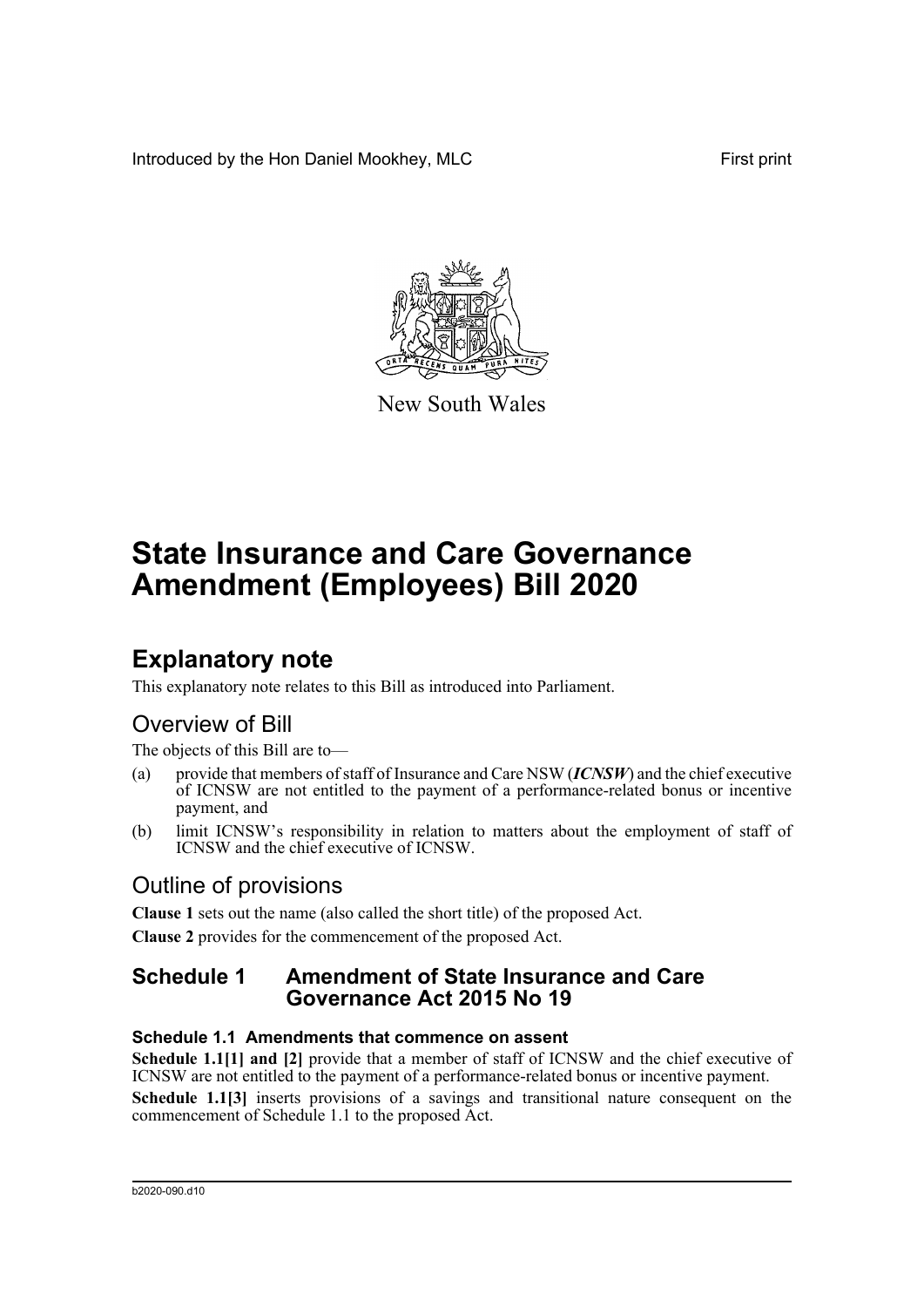#### **Schedule 1.2 Amendments that commence on 1 July 2021**

**Schedule 1.2[1]** omits an existing provision about the employment of the chief executive of ICNSW. Schedule 1[1] provides for the Governor, on the recommendation of the Minister in consultation with the ICNSW Board, to appoint the chief executive of ICNSW.

**Schedule 1.2[2] and [4]** omit existing provisions about the employment of staff of ICNSW, including the employment of ICNSW senior executives. Schedule 1[2] also inserts a power for the regulations to make provision about the employment of staff of ICNSW, including the conditions of employment and the discipline of staff. ICNSW may fix the salary, wages and conditions of employment of staff of ICNSW so far as the salary, wages and conditions are not fixed under the section or by or under another Act or law.

**Schedule 1.2[3]** provides that regulations made about the conditions of employment and the discipline of staff of ICNSW apply subject to an award made by a competent industrial tribunal or an industrial agreement or enterprise agreement to which ICNSW is a party.

**Schedule 1.2[5]** omits existing provisions about the chief executive of ICNSW. **Schedule 1.2[9]** makes a consequential amendment. Schedule 1[5] also provides for the ICNSW Board, with the approval of the Minister, to fix the conditions of employment of the chief executive of ICNSW to the extent that the conditions are not fixed by or under another Act or law. The chief executive of ICNSW is entitled to be paid remuneration, including travelling and subsistence allowances, as the Minister may from time to time decide on the advice of the ICNSW Board.

**Schedule 1.2[6]** provides that the ICNSW Board may require the chief executive of ICNSW to enter into performance agreements.

**Schedule 1.2[7]** provides that the Governor, on the recommendation of the Minister in consultation with the ICNSW Board, may remove the chief executive of ICNSW at any time, for any or no stated reason and without notice.

**Schedule 1.2[8] and [10]** enable the Minister, rather than the ICNSW Board, to appoint, remove and decide the remuneration of a person acting in the office of the chief executive of ICNSW.

**Schedule 1.2[11]** provides that the removal from the office of the chief executive of ICNSW is taken to have created a vacancy in that office.

**Schedule 1.2[12]** inserts provisions of a savings and transitional nature consequent on the commencement of Schedule 1.2 to the proposed Act.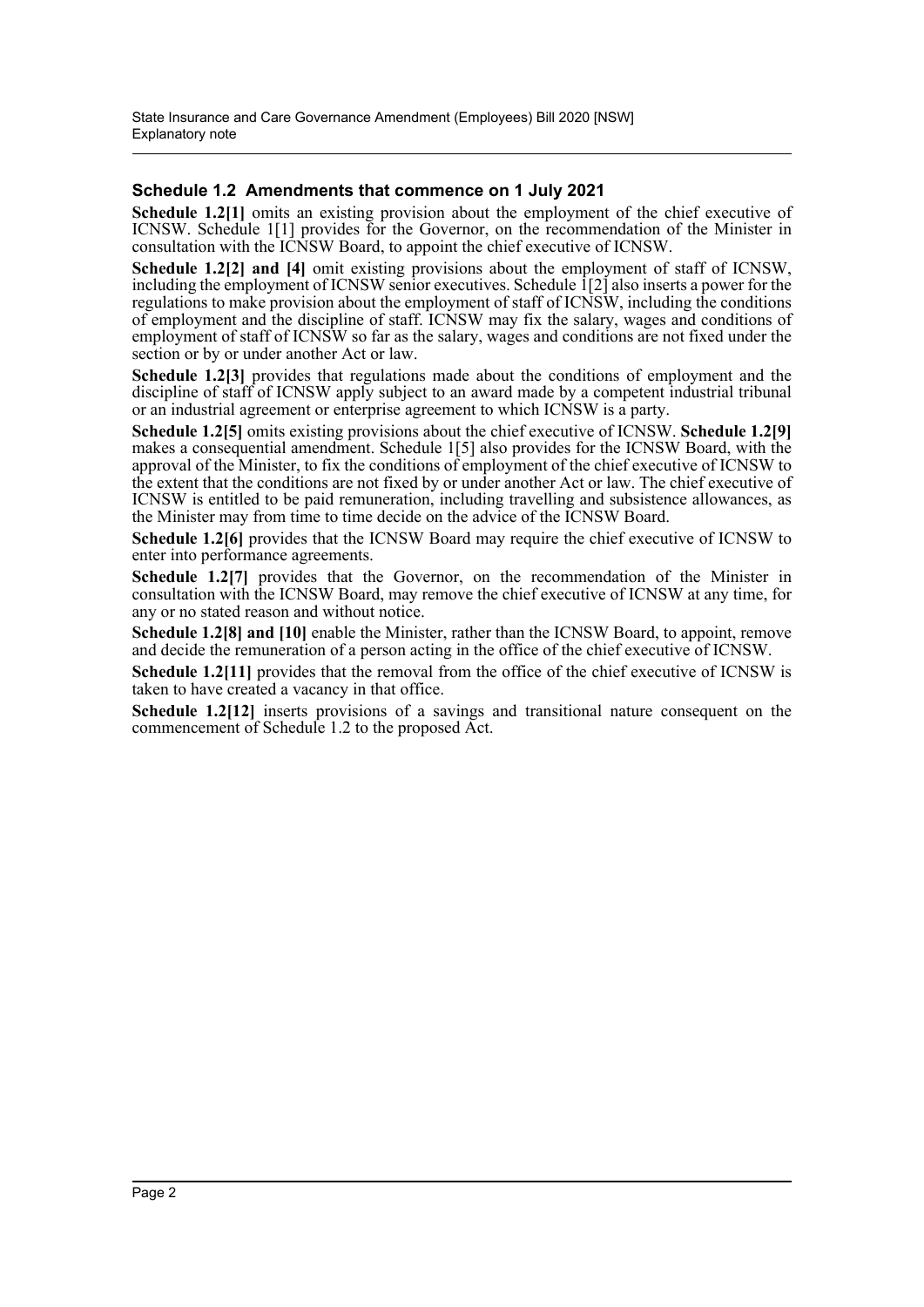Introduced by the Hon Daniel Mookhey, MLC First print



New South Wales

# **State Insurance and Care Governance Amendment (Employees) Bill 2020**

### **Contents**

| Schedule 1 |  | Amendment of State Insurance and Care Governance Act 2015 No<br>19 |      |
|------------|--|--------------------------------------------------------------------|------|
|            |  | Commencement                                                       |      |
|            |  | Name of Act                                                        |      |
|            |  |                                                                    | Page |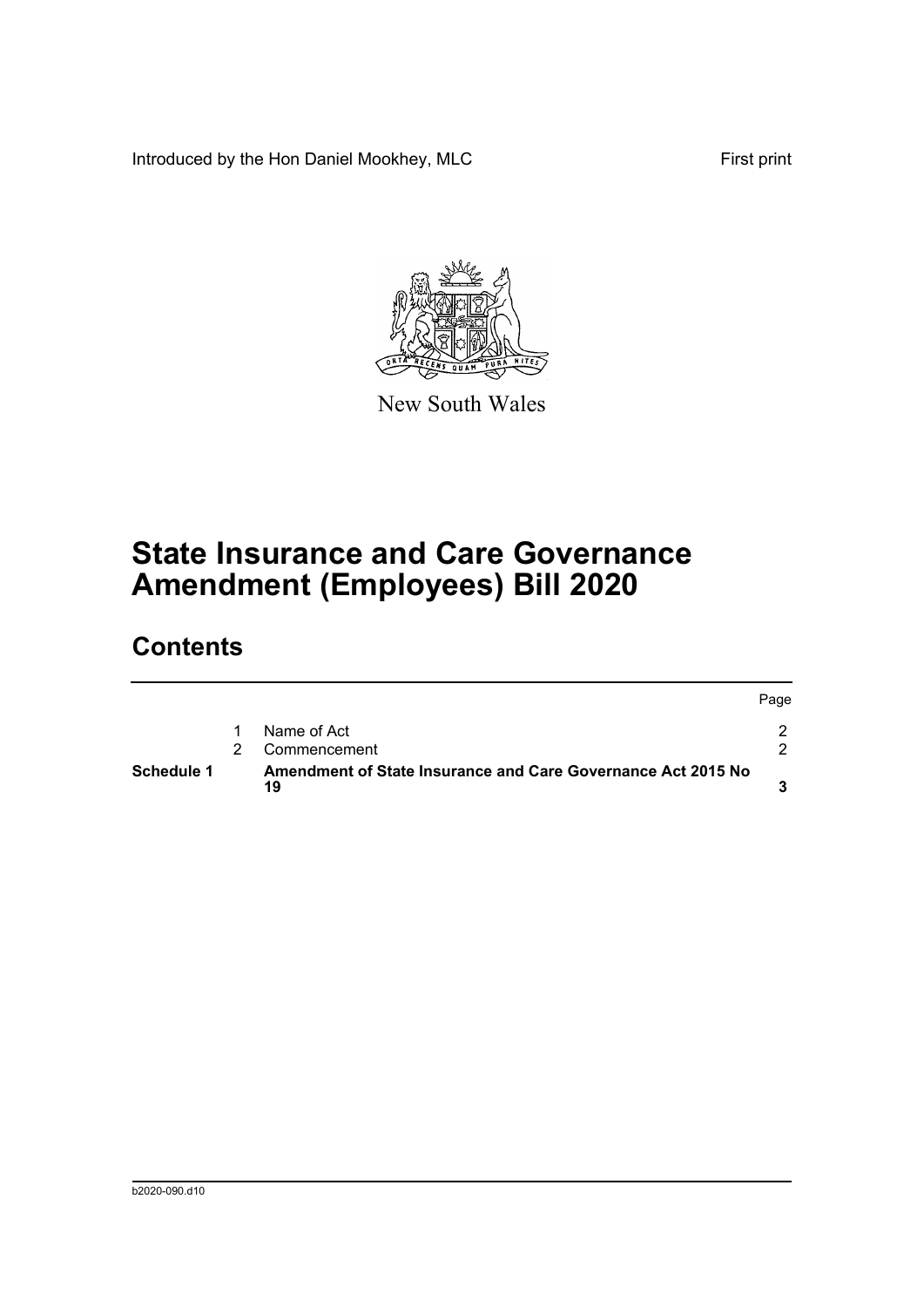

New South Wales

# **State Insurance and Care Governance Amendment (Employees) Bill 2020**

No , 2020

#### **A Bill for**

An Act to amend the *State Insurance and Care Governance Act 2015* in relation to the employment of staff of ICNSW and the appointment of the chief executive of ICNSW; and for related purposes.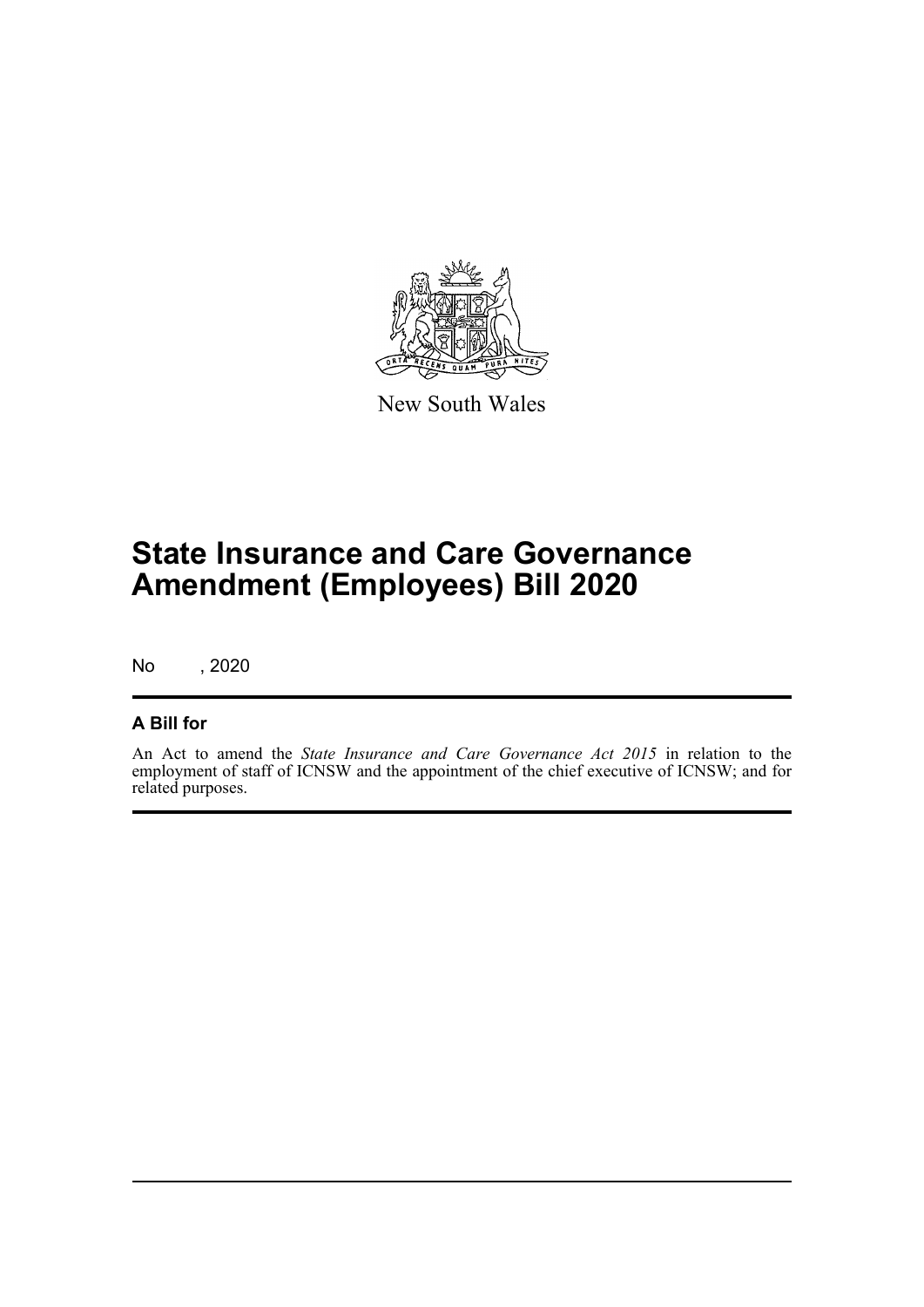State Insurance and Care Governance Amendment (Employees) Bill 2020 [NSW]

<span id="page-4-1"></span><span id="page-4-0"></span>

|                     | The Legislature of New South Wales enacts—                                                       |        |
|---------------------|--------------------------------------------------------------------------------------------------|--------|
|                     | Name of Act                                                                                      | 2      |
|                     | This Act is the <i>State Insurance and Care Governance Amendment (Employees)</i><br>Act 2020.    | 3<br>4 |
| <b>Commencement</b> |                                                                                                  |        |
| (1)                 | This Act commences on the date of assent to this Act except as provided by<br>subsection $(2)$ . | 6      |
| (2)                 | Schedule 1.2 commences on 1 July 2021.                                                           | 8      |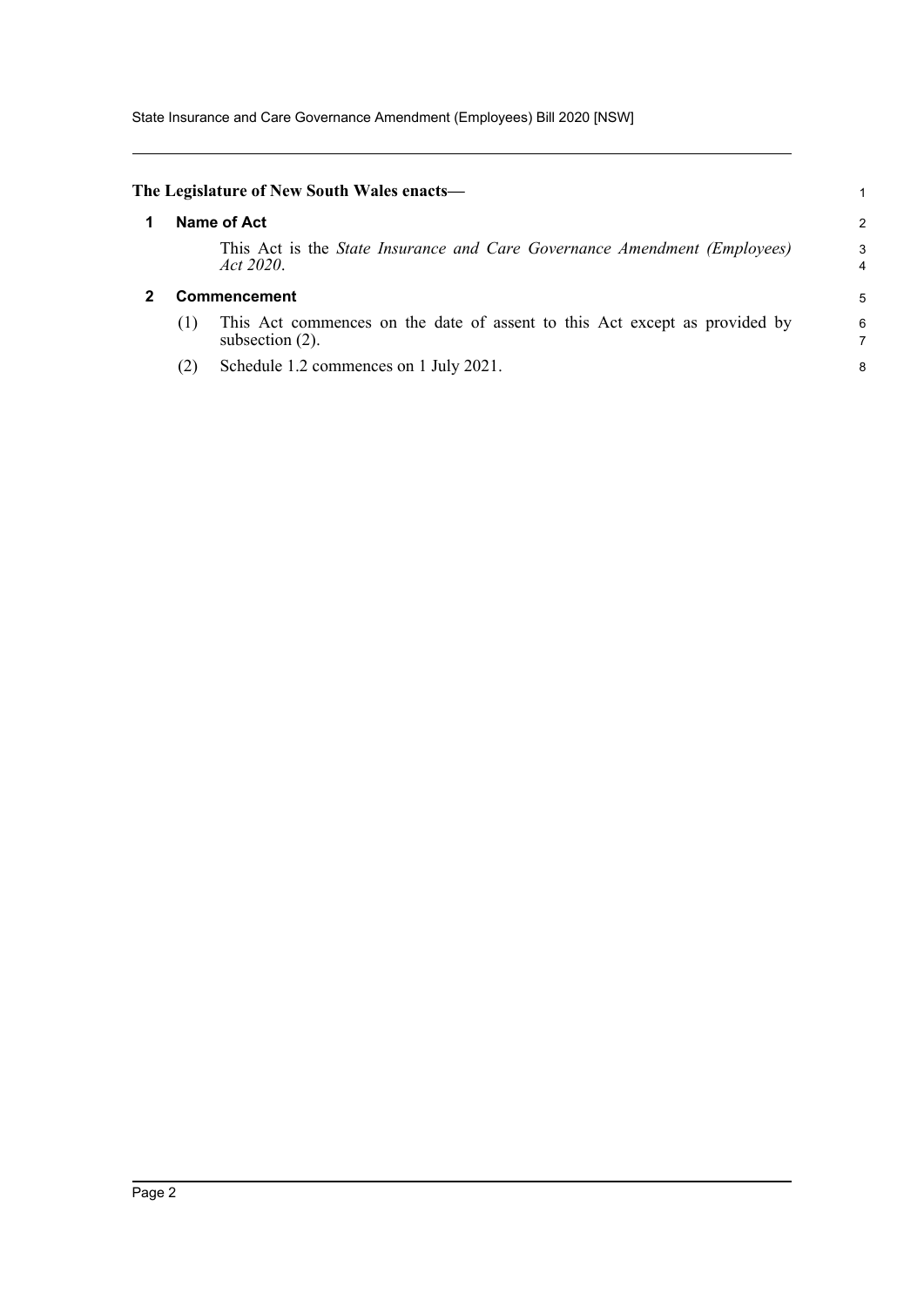<span id="page-5-0"></span>

| <b>Schedule 1</b> |        |     | <b>Amendment of State Insurance and Care</b><br>Governance Act 2015 No 19                                                                                                                                                       | 1<br>$\overline{a}$ |
|-------------------|--------|-----|---------------------------------------------------------------------------------------------------------------------------------------------------------------------------------------------------------------------------------|---------------------|
| 1.1               |        |     | Amendments that commence on assent                                                                                                                                                                                              | 3                   |
| [1]               |        |     | Section 15 Salary, conditions etc of staff                                                                                                                                                                                      | 4                   |
|                   |        |     | Insert after section $15(2)$ —                                                                                                                                                                                                  | 5                   |
|                   |        | (3) | Despite subsections $(1)$ and $(2)$ , a member of staff of ICNSW is not entitled to<br>the payment of a performance-related bonus or incentive payment.                                                                         | 6<br>$\overline{7}$ |
| $[2]$             |        |     | Schedule 2 Provisions relating to chief executive of ICNSW                                                                                                                                                                      | 8                   |
|                   |        |     | Insert after clause $2(3)$ —                                                                                                                                                                                                    | 9                   |
|                   |        | (4) | Despite subclauses $(1)$ and $(2)$ , the chief executive is not entitled to the<br>payment of a performance-related bonus or incentive payment.                                                                                 | 10<br>11            |
| [3]               |        |     | Schedule 4 Savings, transitional and other provisions                                                                                                                                                                           | 12                  |
|                   |        |     | Insert at the end of the Schedule-                                                                                                                                                                                              | 13                  |
|                   | Part 3 |     | Provisions consequent on commencement of<br>Schedule 1.1 to the State Insurance and Care<br><b>Governance Amendment (Employees) Act 2020</b>                                                                                    | 14<br>15<br>16      |
|                   | 13     |     | <b>Definitions</b>                                                                                                                                                                                                              | 17                  |
|                   |        |     | In this Part—                                                                                                                                                                                                                   | 18                  |
|                   |        |     | <b>amending Act</b> means the State Insurance and Care Governance Amendment<br>(Employees) Act 2020.                                                                                                                            | 19<br>20            |
|                   |        |     | <b>assent</b> means the date of assent to the <i>State Insurance and Care Governance</i><br>Amendment (Employees) Act 2020.                                                                                                     | 21<br>22            |
|                   |        |     | <i>current chief executive of ICNSW</i> means the person employed as the chief<br>executive of ICNSW, including a person appointed to act in the office of chief<br>executive, immediately before the assent.                   | 23<br>24<br>25      |
|                   |        |     | <i>current employee</i> means a person employed by ICNSW under Part 2, Division<br>3 of the Act immediately before the assent.                                                                                                  | 26<br>27            |
|                   | 14     |     | Extension of prohibition on bonus payments to current employees and current<br>chief executive of ICNSW                                                                                                                         | 28<br>29            |
|                   |        | (1) | Despite any determination or agreement made before the assent, the<br>amendments made to section 15 and Schedule 2, clause 2 to the Act by<br>Schedule 1.1[1] and [2] to the amending Act extend to-<br>a current employee, and | 30<br>31<br>32      |
|                   |        |     | (a)<br>the current chief executive of ICNSW.<br>(b)                                                                                                                                                                             | 33<br>34            |
|                   |        |     | This clause ceases to apply to a current employee if the employee—                                                                                                                                                              |                     |
|                   |        | (2) | is appointed to a different role as a member of staff of ICNSW, or<br>(a)                                                                                                                                                       | 35<br>36            |
|                   |        |     | ceases employment with ICNSW.<br>(b)                                                                                                                                                                                            | 37                  |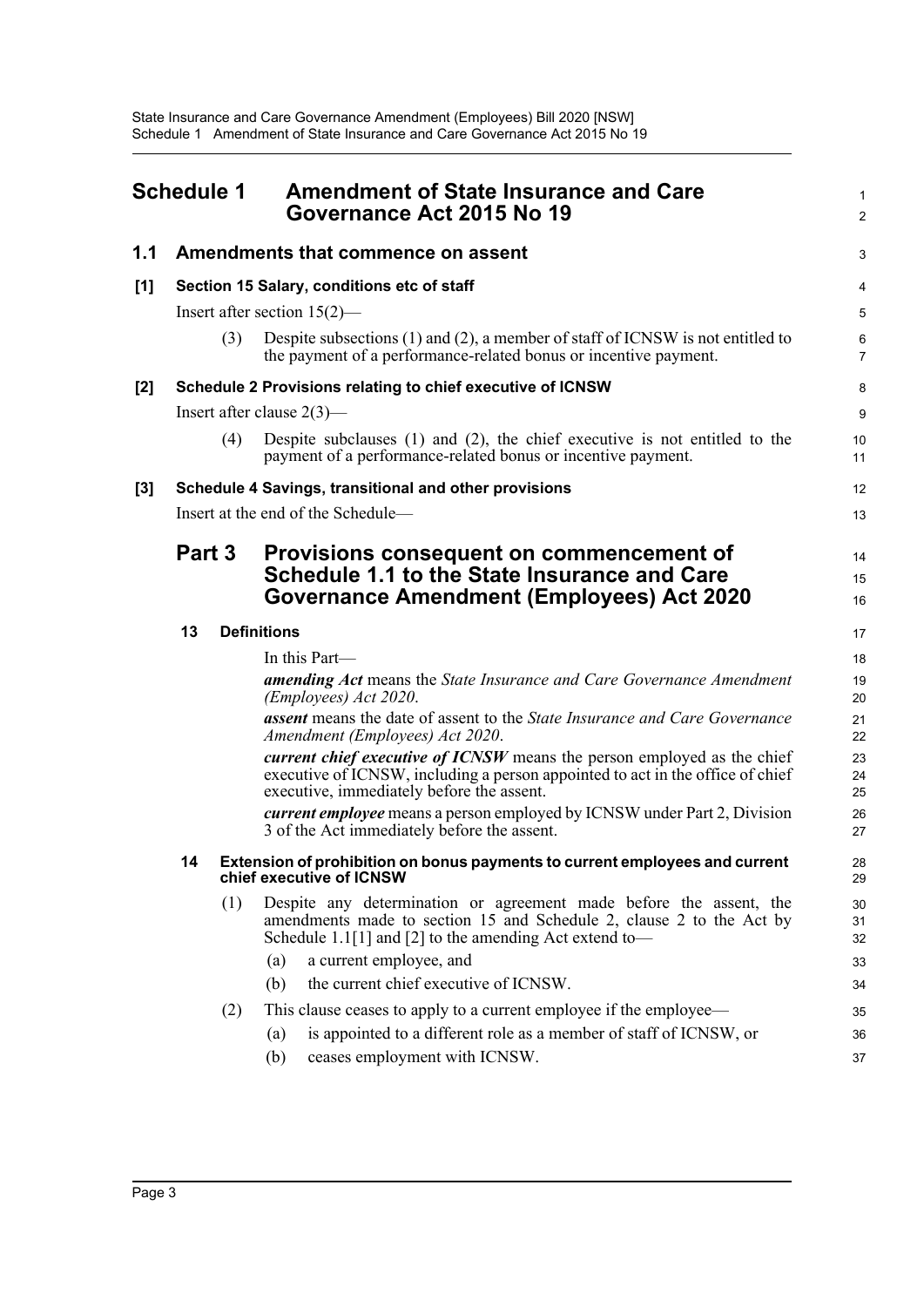| 1.2   |                                                            |                   |        | Amendments that commence on 1 July 2021                                                                                                                                                                          | 1              |  |
|-------|------------------------------------------------------------|-------------------|--------|------------------------------------------------------------------------------------------------------------------------------------------------------------------------------------------------------------------|----------------|--|
| [1]   | <b>Section 8</b>                                           |                   |        |                                                                                                                                                                                                                  | 2              |  |
|       | Omit the section. Insert instead—                          |                   |        |                                                                                                                                                                                                                  |                |  |
|       | 8                                                          |                   |        | <b>Chief executive of ICNSW</b>                                                                                                                                                                                  |                |  |
|       |                                                            | (1)               |        | The Governor, on the recommendation of the Minister in consultation with the<br>ICNSW Board, is to appoint the chief executive of ICNSW.                                                                         | 5<br>6         |  |
|       |                                                            | (2)               |        | Schedule 2 has effect in relation to the chief executive of ICNSW.                                                                                                                                               | $\overline{7}$ |  |
| $[2]$ |                                                            |                   |        | Section 15 Salary, conditions etc of staff                                                                                                                                                                       | 8              |  |
|       | Omit section $15(1)$ and (2). Insert instead—              |                   |        |                                                                                                                                                                                                                  |                |  |
|       | (1)                                                        |                   |        | The regulations may make provision about the employment of staff of<br>ICNSW, including the conditions of employment and the discipline of staff.                                                                | 10<br>11       |  |
|       |                                                            | (2)               | fixed- | ICNSW may fix the salary, wages and conditions of employment of staff<br>employed under this Division as far as the salary, wages and conditions are not                                                         | 12<br>13<br>14 |  |
|       |                                                            |                   | (a)    | under this section, or                                                                                                                                                                                           | 15             |  |
|       |                                                            |                   | (b)    | by or under any other Act or law.                                                                                                                                                                                | 16             |  |
| $[3]$ |                                                            | Section 15(4)     |        |                                                                                                                                                                                                                  |                |  |
|       | Insert after section $15(3)$ —                             |                   |        |                                                                                                                                                                                                                  |                |  |
|       |                                                            | (4)               |        | Regulations made under subsection (1) about the conditions of employment<br>and the discipline of staff of ICNSW apply subject to—                                                                               | 19<br>20       |  |
|       |                                                            |                   | (a)    | an award made by a competent industrial tribunal, or                                                                                                                                                             | 21             |  |
|       |                                                            |                   | (b)    | an industrial agreement or enterprise agreement to which ICNSW is a<br>party.                                                                                                                                    | 22<br>23       |  |
| [4]   |                                                            |                   |        | <b>Section 16 ICNSW senior executives</b>                                                                                                                                                                        | 24             |  |
|       |                                                            | Omit the section. |        |                                                                                                                                                                                                                  | 25             |  |
| [5]   | Schedule 2 Provisions relating to chief executive of ICNSW |                   |        |                                                                                                                                                                                                                  |                |  |
|       | Omit clauses $2(1)$ –(3). Insert instead—                  |                   |        |                                                                                                                                                                                                                  |                |  |
|       |                                                            | (1)               |        | The ICNSW Board may, with the approval of the Minister, fix the conditions<br>of employment of the chief executive of ICNSW to the extent that the<br>conditions are not fixed by or under any other Act or law. | 28<br>29<br>30 |  |
|       |                                                            | (2)               |        | The chief executive of ICNSW is entitled to be paid remuneration, including<br>travelling and subsistence allowances, as the Minister may from time to time<br>decide on the advice of the ICNSW Board.          | 31<br>32<br>33 |  |
| [6]   |                                                            |                   |        | Schedule 2, clause 2(5)                                                                                                                                                                                          | 34             |  |
|       |                                                            |                   |        | Insert after clause $2(4)$ —                                                                                                                                                                                     | 35             |  |
|       |                                                            | (5)               |        | The ICNSW Board may require the chief executive of ICNSW to enter into<br>performance agreements.                                                                                                                | 36<br>37       |  |
| $[7]$ |                                                            |                   |        | Schedule 2, clauses 3 and 4                                                                                                                                                                                      | 38             |  |
|       |                                                            |                   |        | Omit the clauses. Insert instead-                                                                                                                                                                                | 39             |  |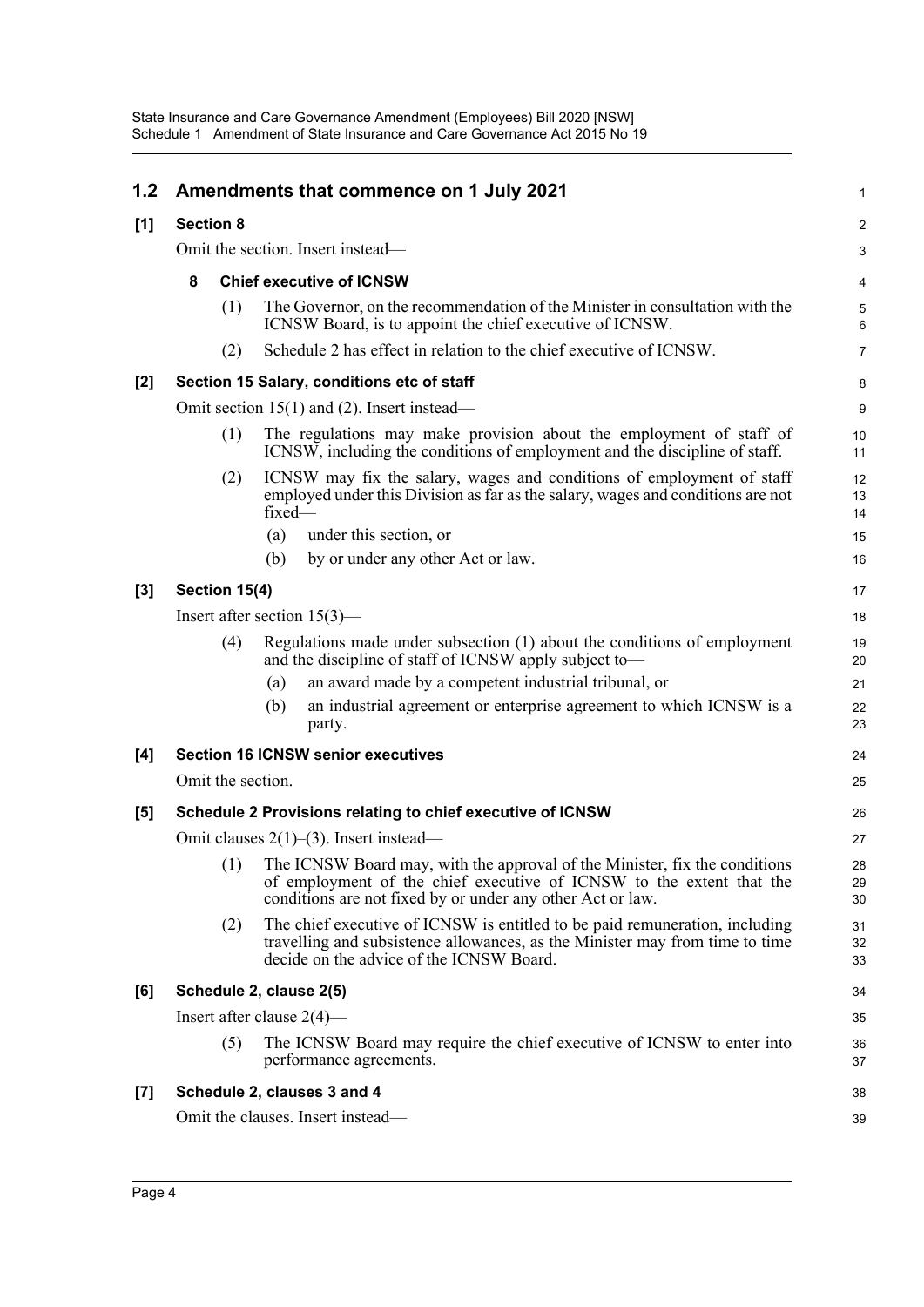State Insurance and Care Governance Amendment (Employees) Bill 2020 [NSW] Schedule 1 Amendment of State Insurance and Care Governance Act 2015 No 19

|        | 3                                                              | <b>Removal from office</b>                                                                                                                                                                                            | 1                                 |  |  |
|--------|----------------------------------------------------------------|-----------------------------------------------------------------------------------------------------------------------------------------------------------------------------------------------------------------------|-----------------------------------|--|--|
|        |                                                                | The Governor, on the recommendation of the Minister in consultation with the<br>ICNSW Board, may remove the chief executive of ICNSW at any time, for<br>any or no stated reason and without notice.                  | $\overline{\mathbf{c}}$<br>3<br>4 |  |  |
| [8]    |                                                                | Schedule 2, clause 5(1) and (3)                                                                                                                                                                                       | 5                                 |  |  |
|        |                                                                | Omit "ICNSW Board may" wherever occurring.                                                                                                                                                                            | 6                                 |  |  |
|        |                                                                | Insert instead "Minister may, from time to time,".                                                                                                                                                                    | 7                                 |  |  |
| [9]    |                                                                | Schedule 2, clause 5(1)                                                                                                                                                                                               | 8                                 |  |  |
|        |                                                                | Omit "or during a vacancy in the office of chief executive of ICNSW".                                                                                                                                                 | 9                                 |  |  |
| [10]   |                                                                | Schedule 2, clause 5(2)                                                                                                                                                                                               | 10                                |  |  |
|        |                                                                | Omit "The ICNSW Board". Insert instead "The Minister".                                                                                                                                                                | 11                                |  |  |
| $[11]$ |                                                                | Schedule 2, clause 5(4)                                                                                                                                                                                               | 12                                |  |  |
|        |                                                                | Insert after clause $5(3)$ —                                                                                                                                                                                          | 13                                |  |  |
|        | (4)                                                            | The removal from the office of the chief executive of ICNSW is taken to have<br>created a vacancy in that office.                                                                                                     | 14<br>15                          |  |  |
| [12]   |                                                                | Schedule 4 Savings, transitional and other provisions                                                                                                                                                                 | 16                                |  |  |
|        |                                                                | Insert at the end of the Schedule, with appropriate Part and clause numbering—                                                                                                                                        | 17                                |  |  |
|        | <b>Part</b>                                                    | <b>Provisions consequent on commencement of</b><br>Schedule 1.2 to the State Insurance and Care<br>Governance Amendment (Employees) Act 2020                                                                          | 18<br>19<br>20                    |  |  |
|        | <b>Definitions</b>                                             |                                                                                                                                                                                                                       |                                   |  |  |
|        |                                                                | In this Part-                                                                                                                                                                                                         | 22                                |  |  |
|        |                                                                | existing chief executive of ICNSW means the person employed as the chief<br>executive of ICNSW, including a person appointed to act in the office of chief<br>executive, immediately before 1 July 2021.              | 23<br>24<br>25                    |  |  |
|        |                                                                | existing employee means a person employed by ICNSW under Part 2,<br>Division 3 of the Act immediately before 1 July 2021.                                                                                             | 26<br>27                          |  |  |
|        | Continuation of employment arrangements for existing employees |                                                                                                                                                                                                                       |                                   |  |  |
|        | (1)                                                            | Section 15 of the Act, as in force immediately before 1 July 2021 including<br>section 15 as extended by this Part, continues to apply to an existing employee.                                                       | 29<br>30                          |  |  |
|        | (2)                                                            | If an existing employee is a senior executive within the meaning of section 16<br>of the Act as in force immediately before 1 July 2021, section 16 continues to<br>apply to the senior executive despite its repeal. | 31<br>32<br>33                    |  |  |
|        | (3)                                                            | This clause ceases to apply to an existing employee if the employee—                                                                                                                                                  | 34                                |  |  |
|        |                                                                | is appointed to a different role as a member of staff of ICNSW, or<br>(a)                                                                                                                                             | 35                                |  |  |
|        |                                                                | (b)<br>ceases employment with ICNSW.                                                                                                                                                                                  | 36                                |  |  |